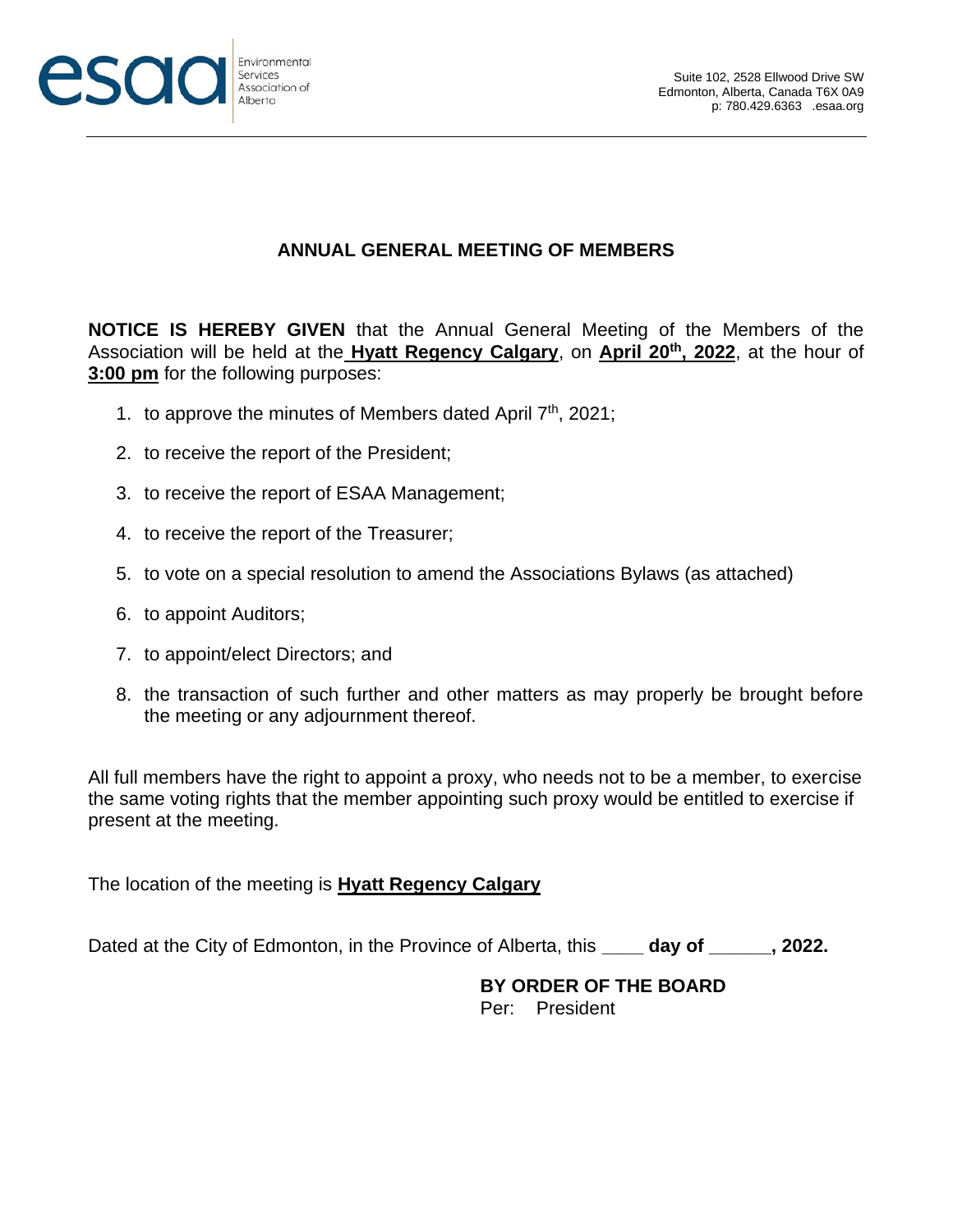

#### **ENVIRONMENTAL SERVICES ASSOCIATION OF ALBERTA**

SPECIAL RESOLUTIONS PASSED AT A GENERAL MEETING OF MEMBERS OF ENVIRONMENTAL SERVICES ASSOCIATION OF ALBERTA (THE "ASSOCIATION"), MADE EFFECTIVE AS OF THE \_\_\_ DAY OF 2022.

#### **WHEREAS**:

A. WHEREAS the Members of the Association desire to amend the existing bylaws which are filed with Alberta Corporate Registry.

#### **IT IS RESOLVED AS A SPECIAL RESOLUTION THAT:**

- 1. The existing bylaws of the Association filed with Alberta Corporate Registry be repealed and entirely replaced with those presented at the meeting (a copy of which is attached hereto as Exhibit 1).
- 2. The President of the Association is authorized to take all such actions and execute and deliver all such documentation, including but not limited to, the annexed bylaws, which are necessary or desirable for the implementation of this resolution.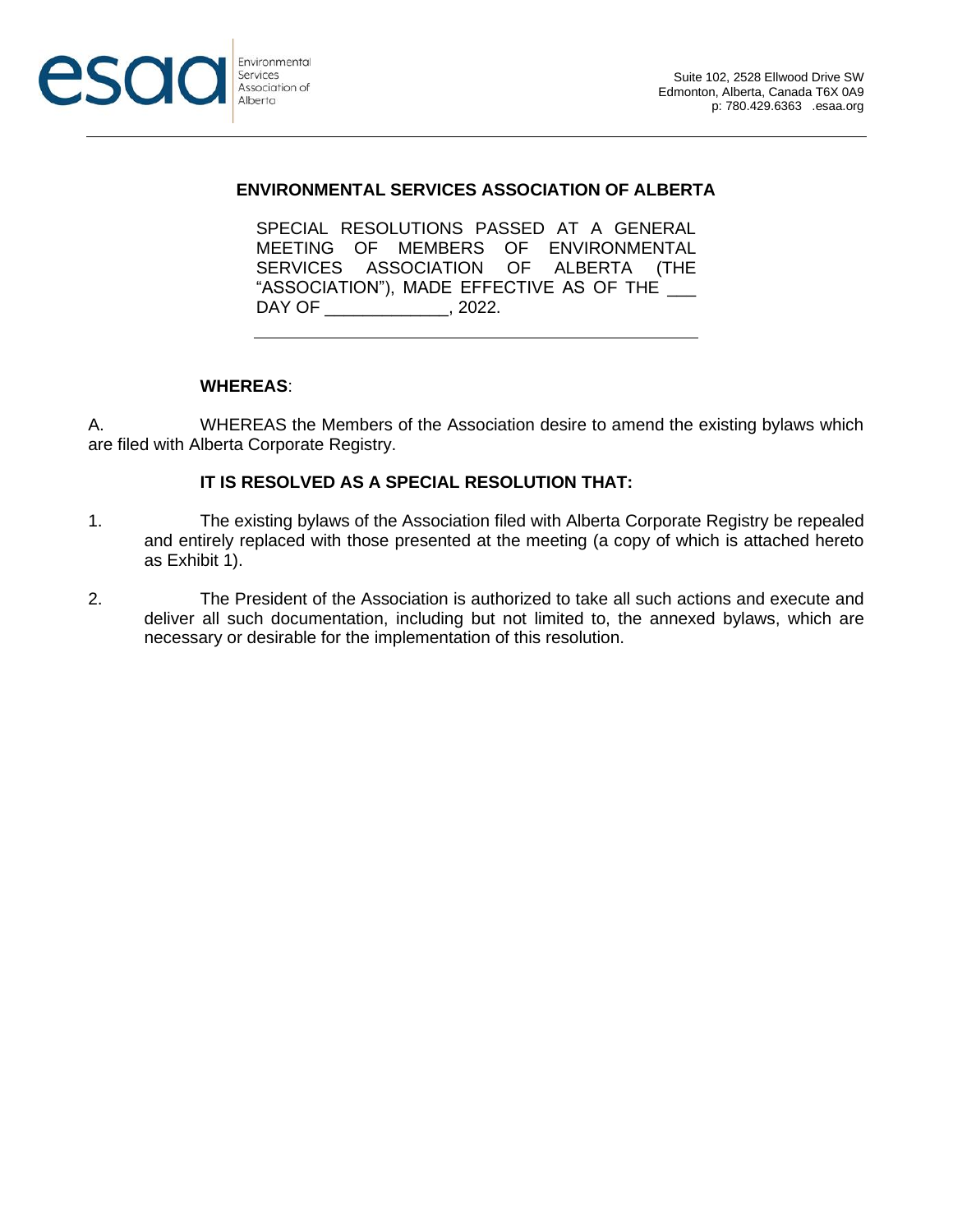

# **ENVIRONMENTAL SERVICES ASSOCIATION OF ALBERTA BYLAWS**

## **ARTICLE 1 - DEFINITIONS AND INTERPRETATION**

### **Definitions**

- 1.1 In these Bylaws, unless the context otherwise requires:
	- (a) "Act" means the *Societies Act*, R.S.A. 2000, c. S 14, as amended or substituted;
	- (b) "Annual General Meeting" means the annual meeting of the Association, as described in the Act;
	- (c) "Association" means the Environmental Services Association of Alberta;
	- (d) "Board" or "Board of Directors" means the directors of the Association as elected from time to time under these Bylaws;
	- (e) "Bylaws" means the Bylaws of the Association as amended from time to time;
	- (f) "Director" means a member of the Board of Directors of the Association;
	- (g) "Member" means any organization which has applied for and met the requirements for membership of the Association as set out in these Bylaws and Association policies, and has been accepted as a Member and includes all categories of Members, as described in Article 2 below;
	- (h) "Officer" means one of the officers of the Association elected according to the provisions of these Bylaws, including the President, Vice-President, Secretary, Treasurer and any other office that the Board may establish;
	- (i) "Resolution" means a motion passed by the Members;
	- (j) "Special Meeting" means any meeting of the Members that is not an Annual General Meeting;
	- (k) "Special Resolution" means:
		- (i) a resolution passed
			- (A) at the Annual General Meeting or Special Meeting of which not less than 21 days' notice specifying the intention to propose the resolution has been duly given, and
			- (B) by the vote of not less than 75% of those Members who are entitled to vote, in person or, where proxies are permitted, by proxy,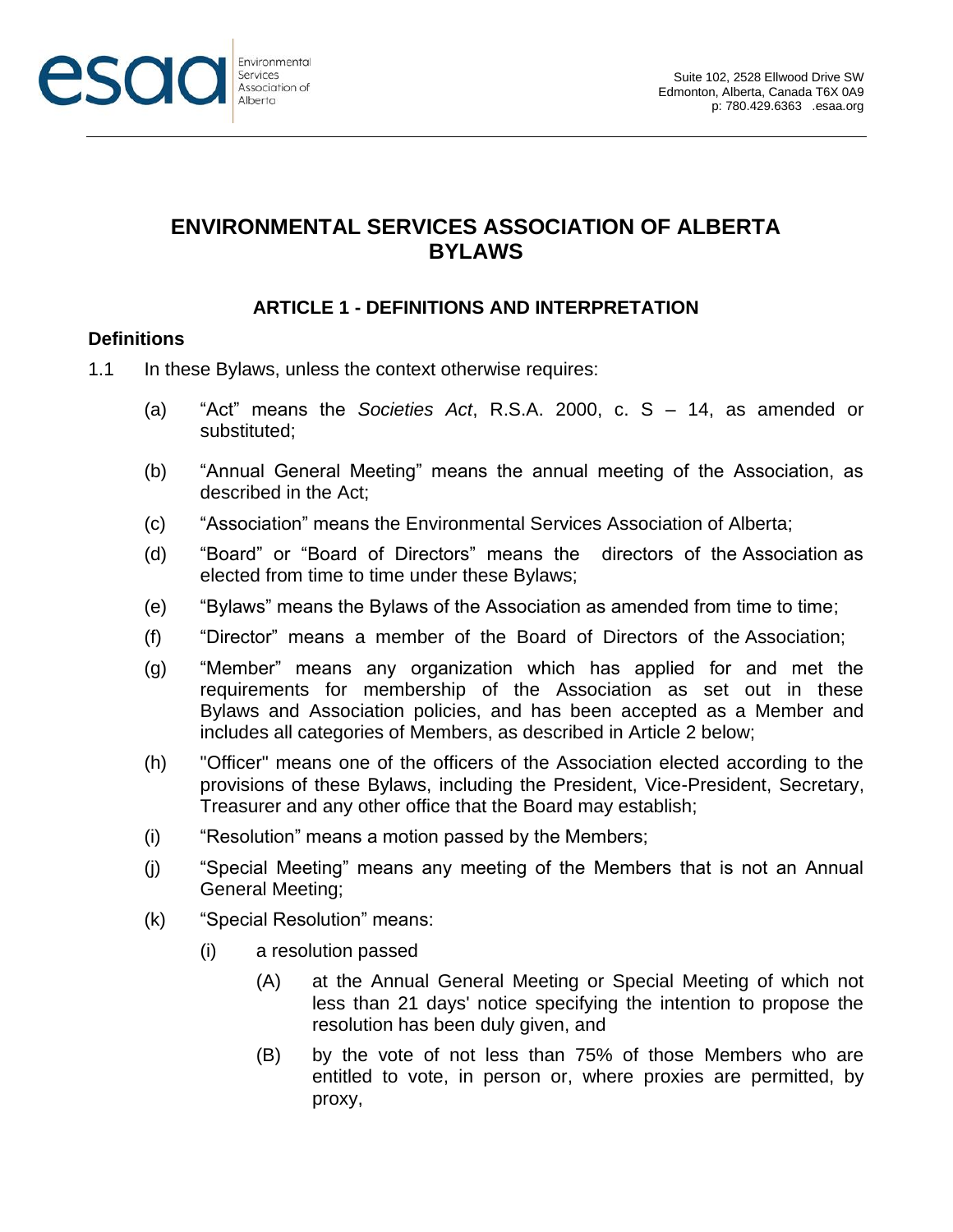

- (ii) a resolution proposed and passed as a special resolution at the Annual General Meeting or Special Meeting of which less than 21 days' notice has been given, if all the Members entitled to attend and vote at the meeting so agree, or
- (iii) a resolution consented to in writing or by electronic verification by all the Members who would have been entitled at the Annual General Meeting or Special Meeting to vote on the resolution.

### **Interpretation**

- 1.2 Except as otherwise stated, references to article and section numbers refer to articles and sections of these Bylaws.
- 1.3 The headings as well as the article and section numbers in these Bylaws are inserted for reference only and in no way define, limit or describe the scope or intent of the Bylaws or any one or more of them.
- 1.4 Words importing the singular include the plural and vice versa; words importing gender include the masculine, feminine and neuter genders; and words importing persons include individuals, bodies corporate, partnerships, trusts and government bodies and agencies.

# **ARTICLE 2 - MEMBERS OF THE ASSOCIATION**

#### **Membership**

- 2.1 The Members are the applicants for incorporation, and those corporations, unincorporated organizations, societies or government bodies or agencies who subsequently became or become Members in accordance with these Bylaws.
- 2.2 A corporation, unincorporated organization, society, government body or agency, sole proprietor, or student may apply to the Board for membership in the Association and, upon acceptance by the Board and payment of the required fees and assessments, become a Member.

#### **Categories of Membership**

- 2.3 The Board shall classify each of the Members and those applying for membership in accordance with the following:
	- (a) Full Members: Any corporation, or unincorporated organization or society which provides an environmental product or service is eligible to be a Full Member. Full Members shall be entitled to receive notice of and to attend all meetings of the Members and shall be entitled to one vote each at such meetings.
	- (b) Associate Members: Any governmental body or organization, whether or not supplying an environmental product or service, may make an application to become an Associate Member. Associate Members shall be entitled to receive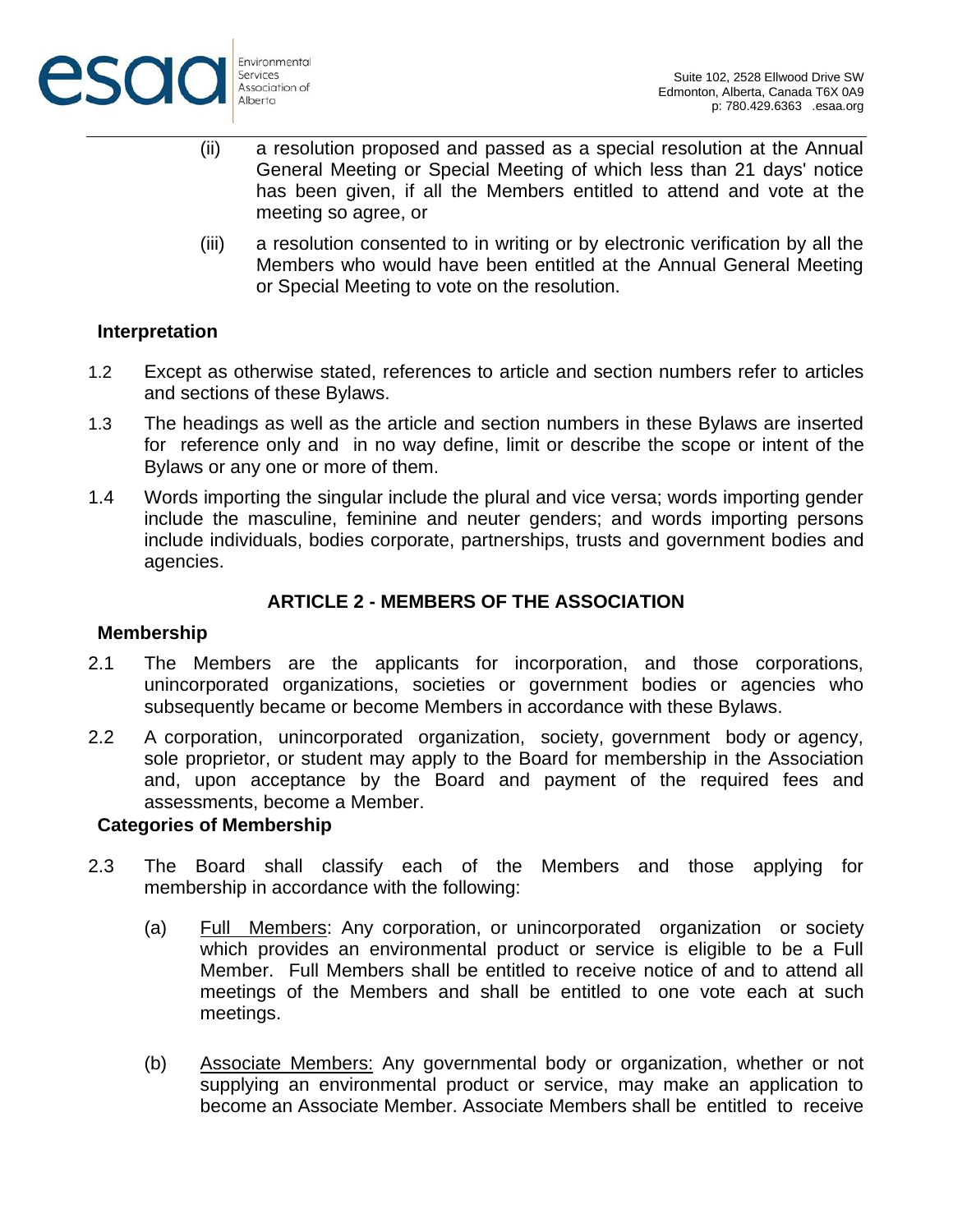

notice of and to attend all meetings of the Members, but shall not be entitled to vote at such meetings.

- (c) Sole Proprietor Members: Any unincorporated company with no more than one employee or any self-employed person who provides an environmental product or service is eligible to be a Sole Proprietor Member. Sole Proprietor Members shall be entitled to receive notice of and to attend all meetings of the Members and shall be entitled to one vote each at such meetings.
- (d) Student Members: Any individual who is registered as a student in a postsecondary institution with an interest in environmental studies, products and/or services is eligible to be a Student Member. Student Members shall be entitled to receive notice of and to attend all meetings of the Members but shall not be entitled to vote at such meetings.
- 2.4 The Board shall have full and final authority to determine whether any applicant is eligible for membership in the Association as a Full Member or as an Associate Member or as a Sole Proprietor Member or as a Student Member. The Board shall also have sole and absolute discretion to approve or reject an application to become a Member.

#### **Membership Fees and Dues**

2.5 Members shall, upon acceptance by the Board as a Member, pay such admission fees as the Board may, from time to time, prescribe and shall, during membership in the Association, pay such annual fees and dues as the Board may, from time to time prescribe for the Member's category of membership.

### **Withdrawal of Members**

- <span id="page-4-0"></span>2.6 Membership in the Association is terminated:
	- (a) upon the Member sending a written notice of resignation to the Secretary, with such termination effective when it is accepted by the Board; or
	- (b) upon the dissolution or wind-up of the Member if such Member is an organization; or
	- (c) upon the Board delivering a notice of termination to the Member for any of the following reasons, as determined at the discretion of the Board:
		- (i) the Member fails to pay any fees or dues or any other sum owing to the Association within 60 days after it is due; or
		- (ii) the Member fails to adhere to these Bylaws or the established rules and policies of the Association; or
		- (iii) the Member fails to maintain the eligibility to be a Member; or
	- (d) upon the dissolution or wind-up of the Association.

### **Conditions of Membership**

2.7 Every Member shall comply with and be bound by: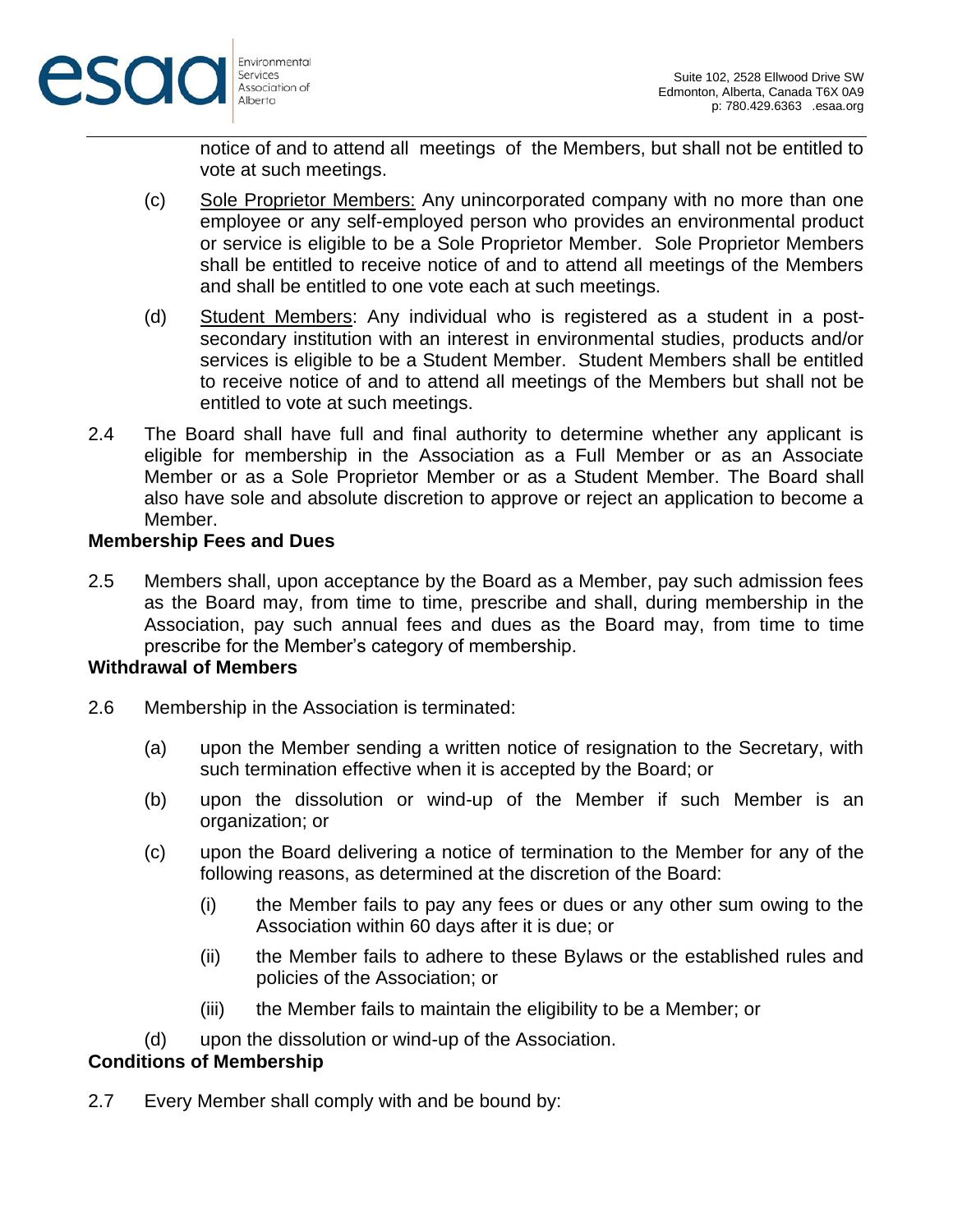

- (a) the Act;
- (b) these Bylaws; and
- (c) the rules and policies of the Association, as the same may be established and amended by the Board, and published to the Members, from time to time.

### **Membership Not Transferable**

2.8 The interest of a Member in the Association is not transferable and the interest shall cease to exist upon the termination of the Member's membership (as set out in section [2.6\)](#page-4-0) or when the Member otherwise ceases to be a Member in accordance with these Bylaws.

### **Representatives**

- 2.9 Any Member who is not an individual shall appoint an individual to act as its representative at any meetings of the Association in which the Member is entitled to participate. Such Member may appoint an alternative representative to attend any meeting the representative does not attend.
- 2.10 The representative or alternative representative is entitled to speak and vote and in all other respects exercise the rights of a Member, and that representative is to be recognized as a Member for all purposes at meetings of the Association.
- 2.11 Each Member shall notify the Secretary in writing of the name, address, and telephone number of the representative. Each Member appointing an alternative representative shall notify the Secretary of the Association in writing of the name, address, and telephone number of the alternative representative.
- 2.12 Each Member choosing to end the term of its representative or choosing to appoint a different representative shall notify the Secretary in writing at least ten days prior to the effective date of the changes.

#### **ARTICLE 3 - MEETINGS BY ELECTRONIC OR OTHER MEANS**

- 3.1 If the Association chooses to make available an electronic or other communication facility that permits all participants to communicate adequately with each other during a meeting of the Association or its Members or its Directors , then any person entitled to attend such meeting may participate in the meeting by electronic means or by the other communication facility. A person participating in a meeting by such means is deemed to be present in person at the meeting. Notwithstanding any other provision of these Bylaws, any person participating in a meeting of Members or Directors pursuant to this Article who is entitled to vote at that meeting may vote, by means of any electronic or other communication facility that the Association has made available for that purpose.
- 3.2 If the Directors or Members of the Association call a meeting accordance with these Bylaws, the Directors or Members, as the case may be, may determine that the meeting shall be held entirely by electronic means or by other communication facility that permits all participants to communicate adequately with each other during the meeting.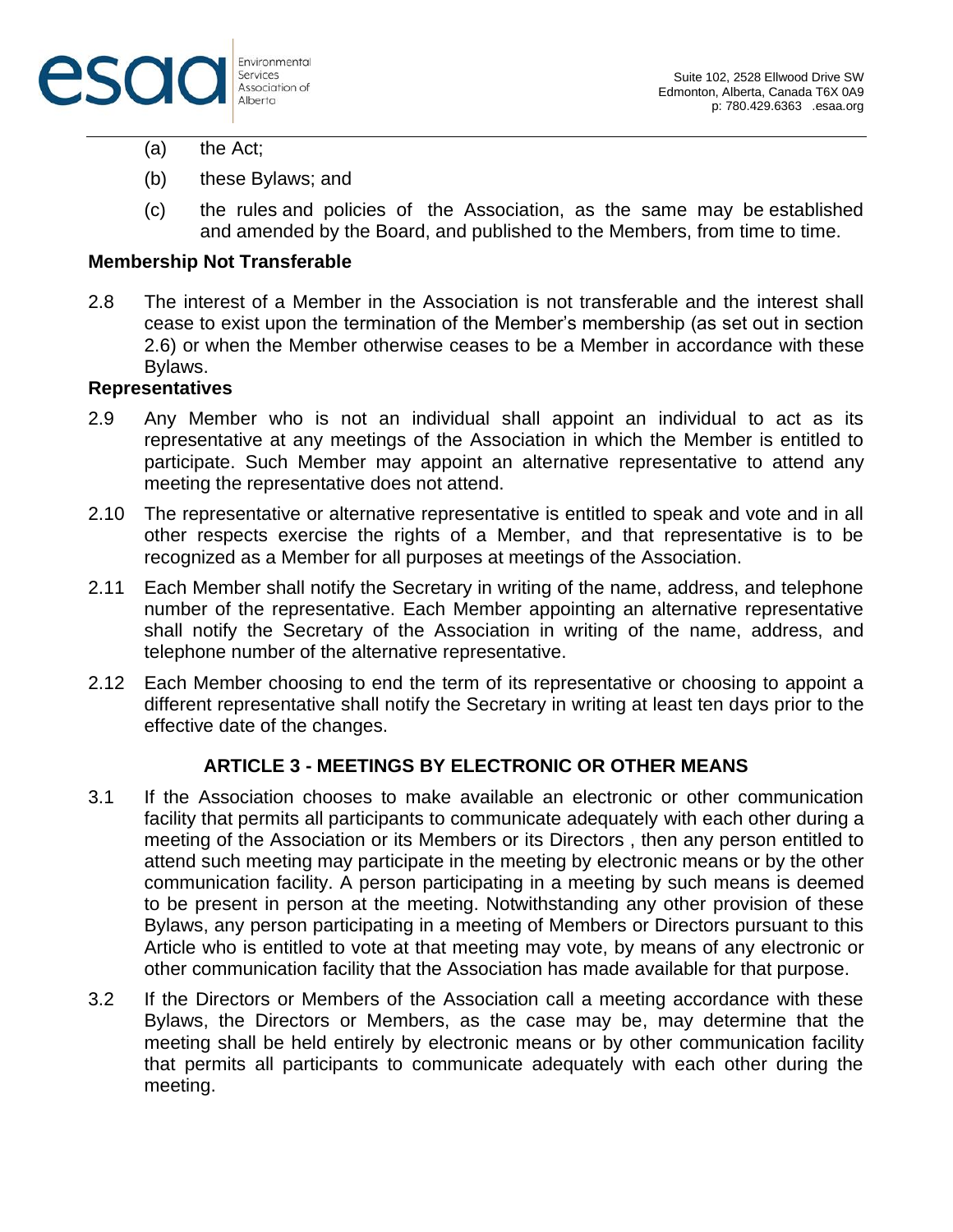# **ARTICLE 4 - MEETINGS OF THE MEMBERS**

### **Annual General Meeting**

- 4.1 The Annual General Meeting of the Association shall be held within four months following the fiscal year end of the Association at such a time, date and place as the Board specifies.
- 4.2 The business to be conducted at the Annual General Meeting shall include:
	- (a) the election of Directors;
	- (b) presentation of financial statements;
	- (c) the confirmation of the appointment of the Association's auditors for the ensuing fiscal year; and
	- (d) such further and other business as may properly come before the meeting.
- 4.3 Written notice of the date, time and place for the Annual General Meeting shall be sent to the Members by mail or by electronic or other means of communication approved by the Board at least twenty-one (21) days in advance of the Annual General Meeting in each year.

### **Special Meetings**

- 4.4 Every meeting of the Members that is not an Annual General Meeting is a Special Meeting of the Members.
- <span id="page-6-1"></span>4.5 A Special Meeting of the Members may be called:
	- (a) by the Board, at any time, by giving to each Member at least twenty-one (21) days' notice in writing or by electronic means of communication, specifying the date, time, and place of the meeting and the general nature of the business to be conducted;
	- (b) by the Members through at least 10 of the Full Members or Sole Proprietor Members notifying the President, or in his or her absence, the Vice-President, in writing of their desire to have a meeting and the purpose of it.
- <span id="page-6-0"></span>4.6 On receipt of a notice from sufficient Members as outlined in Article [4.5\(b\),](#page-6-0) the President or Vice-President shall arrange for a Members' meeting and give notice of it in accordance with Article [4.5\(a\).](#page-6-1)
- 4.7 Except upon the passage of a Special Resolution to the contrary, no business other than that stated in the notice calling a Special Meeting shall be dealt with at that Special Meeting.

## **Omission of Notice**

4.8 The accidental omission to give notice of any meeting or the non-receipt of any notice by any Member does not invalidate any proceedings taken at any meeting of Members.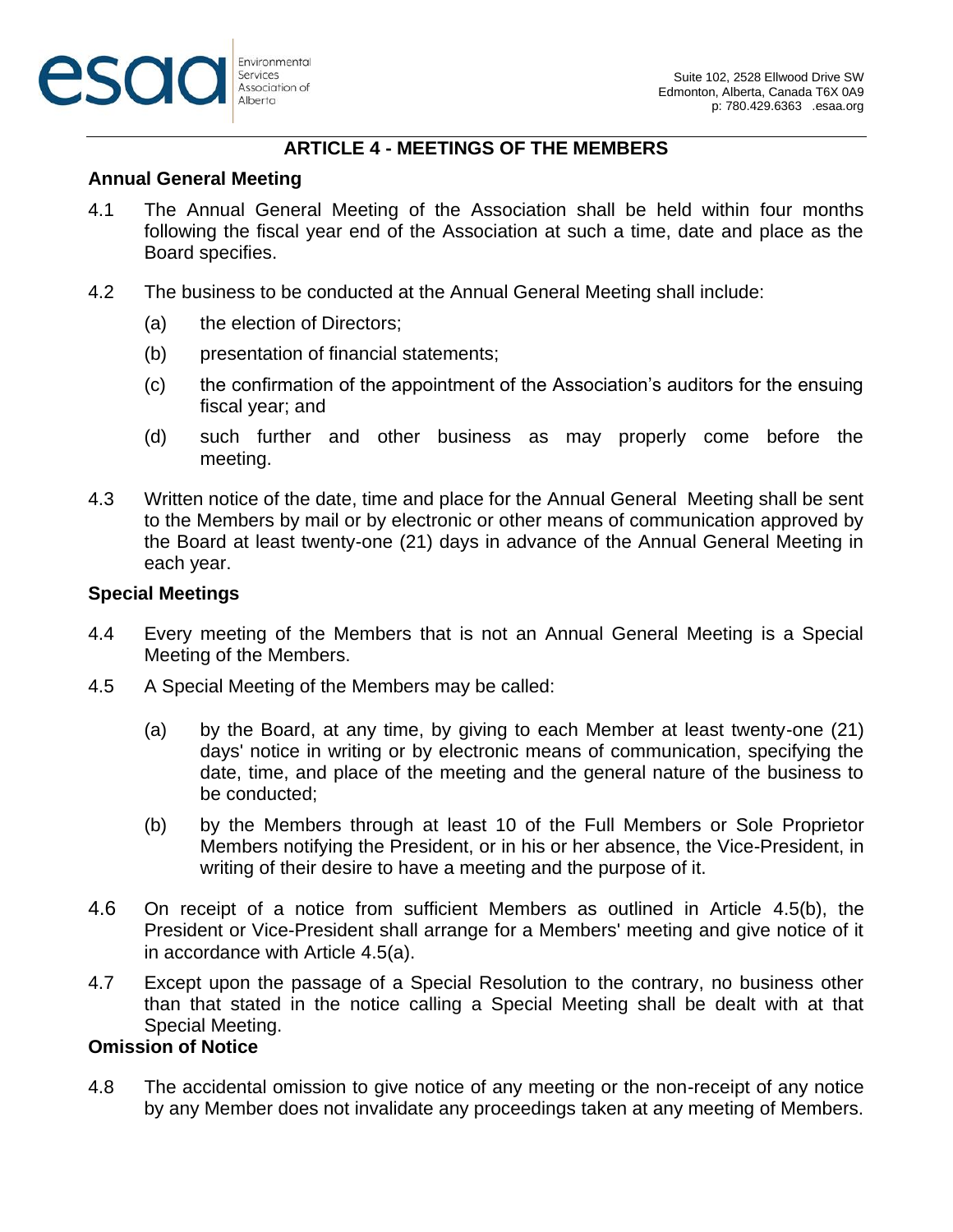

#### **Contents of Notice**

- 4.9 Notice of any meeting of Members shall include
	- (a) the date, time and place for the meeting;
	- (b) a statement of the right of Full Members and Sole Proprietor Members to appoint a proxy, who need not be a Member, to exercise the same voting rights that the Full Member or Sole Proprietor Member appointing such proxy would be entitled to exercise if present at the meeting;
	- (c) if it is a Special Meeting, then a concise statement of the matter or matters of business proposed to be dealt with at the Special Meeting; and
	- (d) sufficient information concerning the business to be conducted so as to permit the Member to form a reasoned judgment on the decision to be taken.

#### **Proxies**

4.10 At any meeting of Members, a proxy appointed by a Full Member or a Sole Proprietor Member shall be entitled to exercise, subject to any restrictions expressed in the instrument appointing the proxy, the same rights that the Full Member or the Sole Proprietor Member would be entitled to exercise if present at the meeting. A proxy need not be a Member of the Association.

#### **Proceedings and Voting**

- 4.11 The President, or in his or her absence, the Vice-President, shall preside at all meetings of the Members.
- 4.12 Every motion put forward in any meeting of Members shall be decided by a majority of votes unless otherwise specifically provided for under the Act or by these Bylaws.
- 4.13 Each Full Member and each Sole Proprietor Member is entitled to one vote on each motion or matter to be voted upon at a meeting if present in person or present by representative or by proxy.
- 4.14 If a vote on a motion is tied, the motion is lost.
- 4.15 The Board may make additional policies concerning proceedings at meetings of Members.

#### **Quorum**

4.16 Quorum for any meeting of the members is no less than Fifteen percent (15%) of the Members entitled to vote, being the Full Members and Sole Proprietor Members, present in person or through their appointed representative or represented by proxy.

#### **Persons Entitled to be Present**

4.17 The only persons entitled to be present at a meeting of Members shall be those entitled to vote at the meeting and other persons who are entitled or required to be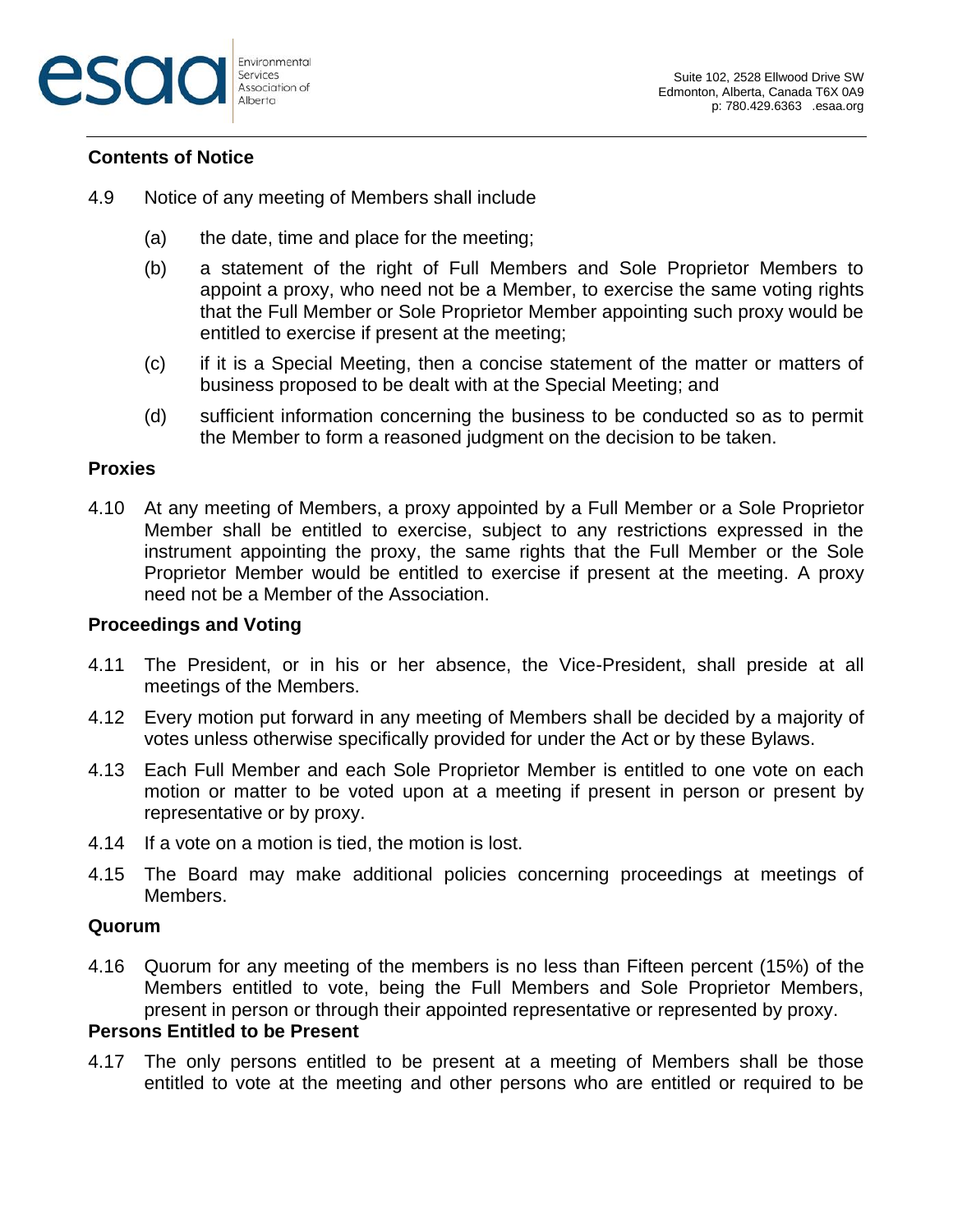

present at the meeting under the Act or these Bylaws. Any other person may be admitted only on the invitation of the President or by resolution of the Members.

## **ARTICLE 5 - DIRECTORS**

### **Board of Directors**

5.1 4.1 The Board of Directors shall be established with no less than 7 and no more than nine (9) Directors.

### **Qualifications**

- 5.2 To be eligible to serve as a Director, the individual must meet all of the following criteria:
	- (a) reside in the Province of Alberta, unless the Board agrees otherwise; and
	- (b) either be:
		- (i) the representative of a Full Member; or
		- (ii) the representative of a Sole Proprietor Member; or
		- (iii) a Sole Proprietor Member, if that Sole Proprietor Member has no representative.
- 5.3 An individual serving as a Director shall be able to complete his or her term if the Full Member or the Sole Proprietor Member which he or she represents appoints another individual as its representative, provided that the new representative shall not be entitled to then also be a Director.

### **Election and Term**

- 5.4 A Director shall be elected for a term of three years and shall retire in rotation with the other Directors.
- 5.5 A Director shall be permitted to act as a Director for a maximum of two terms, whether consecutive or not. Following the second term, the Director shall be ineligible to be a Director for a period of three years. After which, their eligibility to act as a Director is reset to two terms followed by a three year ineligibility period.
- 5.6 Thirty (30) days prior to the Annual General Meeting in each year, the Board shall circulate to all Full Members and Sole Proprietor Members a slate of candidates from which the Board proposes to fill the Board vacancies at the next Annual General Meeting.
- 5.7 After the circulation of the slate of candidates by the Board, nominations for candidates other than those selected by the Board shall be submitted to the Board, in writing, no later than twenty (20) days prior to the Annual General Meeting. Nominations for candidates other than those selected by the Board must have the written support of at least six Full Members or Sole Proprietor Members, with such support demonstrated in writing or by signature of that Member on the nomination.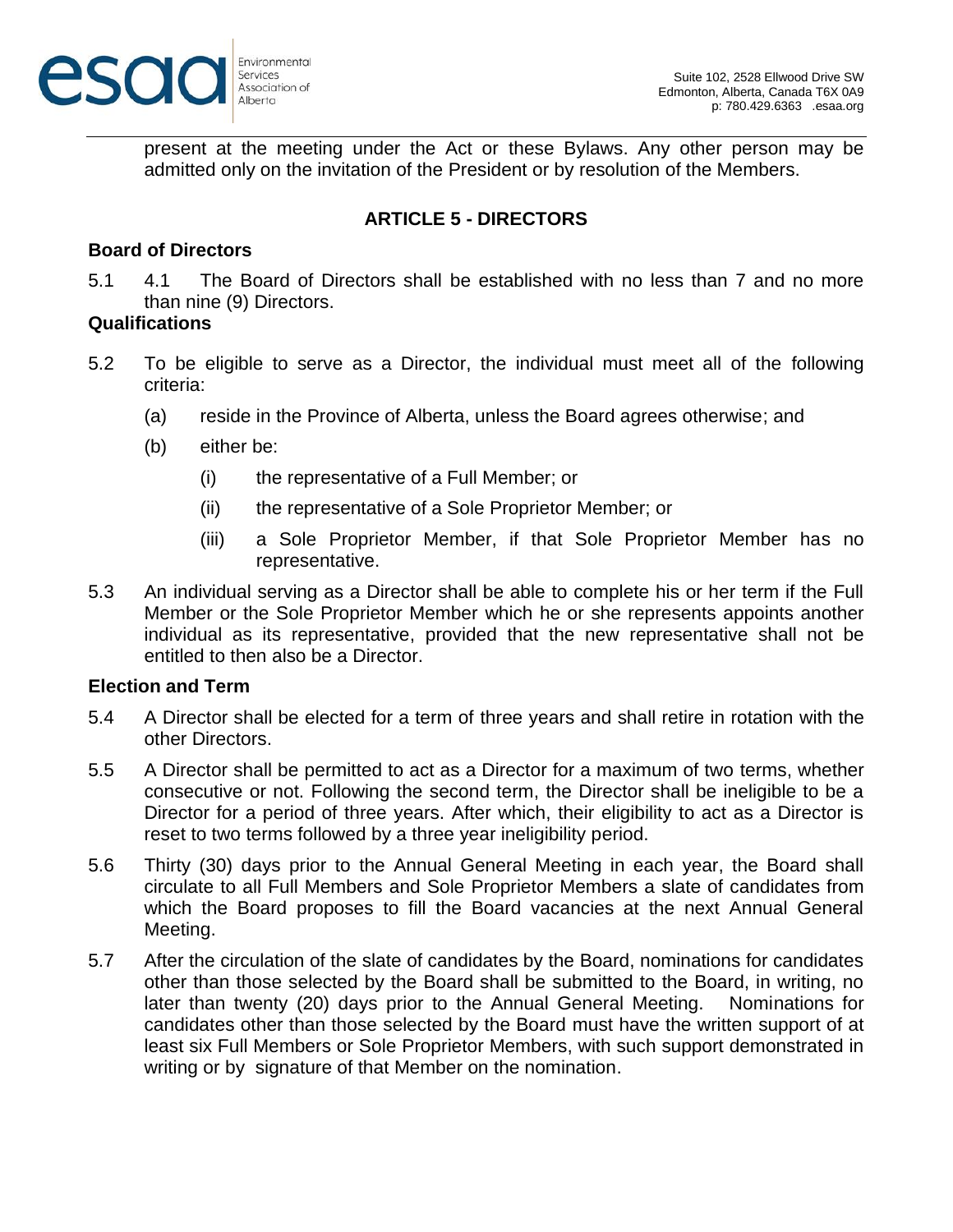

- 5.8 Elections for the Board vacancies amongst all of the nominees shall be held at the Annual General Meeting. The nominees receiving the most votes shall be declared elected to the Board.
- 5.9 In the event where no nominations are received, other than those set forth on the slate prepared by the Board, then the persons named on the slate prepared by the Board shall be put forward in a motion to have them elected to the Board at the Annual General Meeting.

### **Resignation and Removal of a Director**

- 5.10 A Director may resign his or her office by delivering a written resignation to the President or to the Vice-President, with such resignation being effective upon the Board's approval.
- 5.11 A Director shall be deemed to have resigned his or her position if he or she:
	- (a) fails to attend two consecutive Board meetings, without a sufficient excuse as determined by the Board;
	- (b) dies;
	- (c) is declared to be incapacitated by a Court of competent jurisdiction or is determined to lack capacity in accordance with their Power of Attorney.
- 5.12 The Board may, for any cause deemed appropriate by the Board, remove a Director from office. The Members, by Special Resolution, may remove a Director from office.

### **Vacancies**

5.13 Any vacancy occurring in the office of a Director during that Director's term may be filled by appointment by the Board, and any such appointee shall complete that vacating Director's term of office.

### **Remuneration**

5.14 Directors shall be reimbursed for reasonable travel, subsistence and out of pocket expenses necessarily incurred by them in the carrying out of their duties as Directors and, in addition, shall receive such remuneration as authorized by the Board.

### **Meetings of the Directors**

- 5.15 Meetings of the Directors may be held anywhere authorized by the Board.
- 5.16 Consistent with Article 3, meetings of the Board may be conducted in person or, if agreed to by the Board, by means of electronic or other communication facilities that permit all persons participating in the meeting to hear each other and a person participating in such a meeting is deemed to be present at the meeting.
- 5.17 At the first meeting of the Board following the Annual General Meeting of the Members, the Directors shall:
	- (a) elect Officers for the ensuing year; and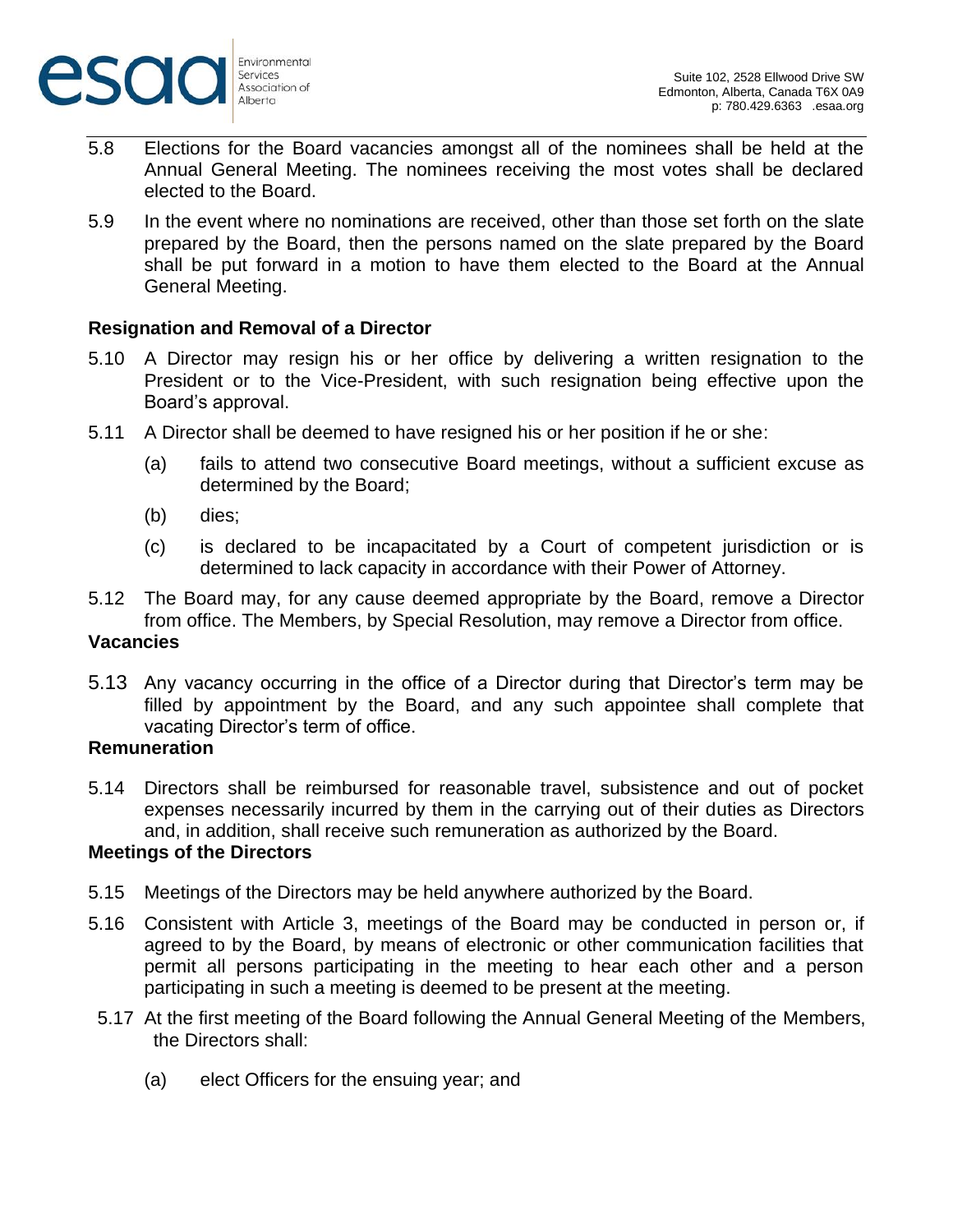

- Environmental Association of
- (b) conduct such further and other business as the Directors see fit.
- 5.18 Meetings of the Board shall be called by the President with at least five (5) days notice by electronic means or by telephone, unless at least 75% of the Board agree to waive notice of the meeting.
- 5.19 The Board shall meet as often as the affairs of the Association require, provided that the Board shall meet not less frequently than four (4) times per fiscal year.
- 5.20 Notwithstanding anything to the contrary in these Bylaws, a resolution in writing signed by all the Directors shall be valid and effectual as if it had been passed at a meeting duly called and constituted.
- 5.21 Voting by proxy shall only be utilized in accordance with the policies of the Association and with the prior approval of the Board.

### **Board Meeting Requested**

- 5.22 A meeting of the Board may be called at the written request of any five (5) Directors sent to the President stating the business to be discussed at the meeting.
- 5.23 On receipt of the request, the President shall call a meeting of the Board no later than thirty days from the date of receipt, unless a longer notice period is required under the Act or these Bylaws.

## **Quorum and Voting**

- 5.24 A majority of the Directors holding office at the time is a quorum at a meeting of the Board.
- 5.25 Each Director has one (1) vote on matters considered by the Board.
- 5.26 Every motion put forward to the Board shall be decided by a majority of votes unless otherwise specifically provided for under the Act or by these Bylaws.
- 5.27 If there is a tied vote, the motion is lost.

## **Conflicts of Interest**

5.28 Each Director present at a meeting shall vote on all motions, subject to the requirements of law, the Bylaws and policies of the Association, including, but not limited to, the conflict of interest provisions.

### **Indemnification**

5.29 No Director or officer shall be liable for the acts, receipts, neglects or defaults of any other Director or officer or member of a committee, employee of the Association or the Association or for joining in any receipt or other act of conformity, or for any loss, damage or expense happening to the Association through the insufficiency or deficiency of title to any property acquired by order of the Board for or on behalf of the Association, or for the insufficiency or deficiency of any security in or upon which any of the monies of the Association shall be invested, or for any loss or damage arising from the bankruptcy, insolvency or tortious act of any person with whom any of the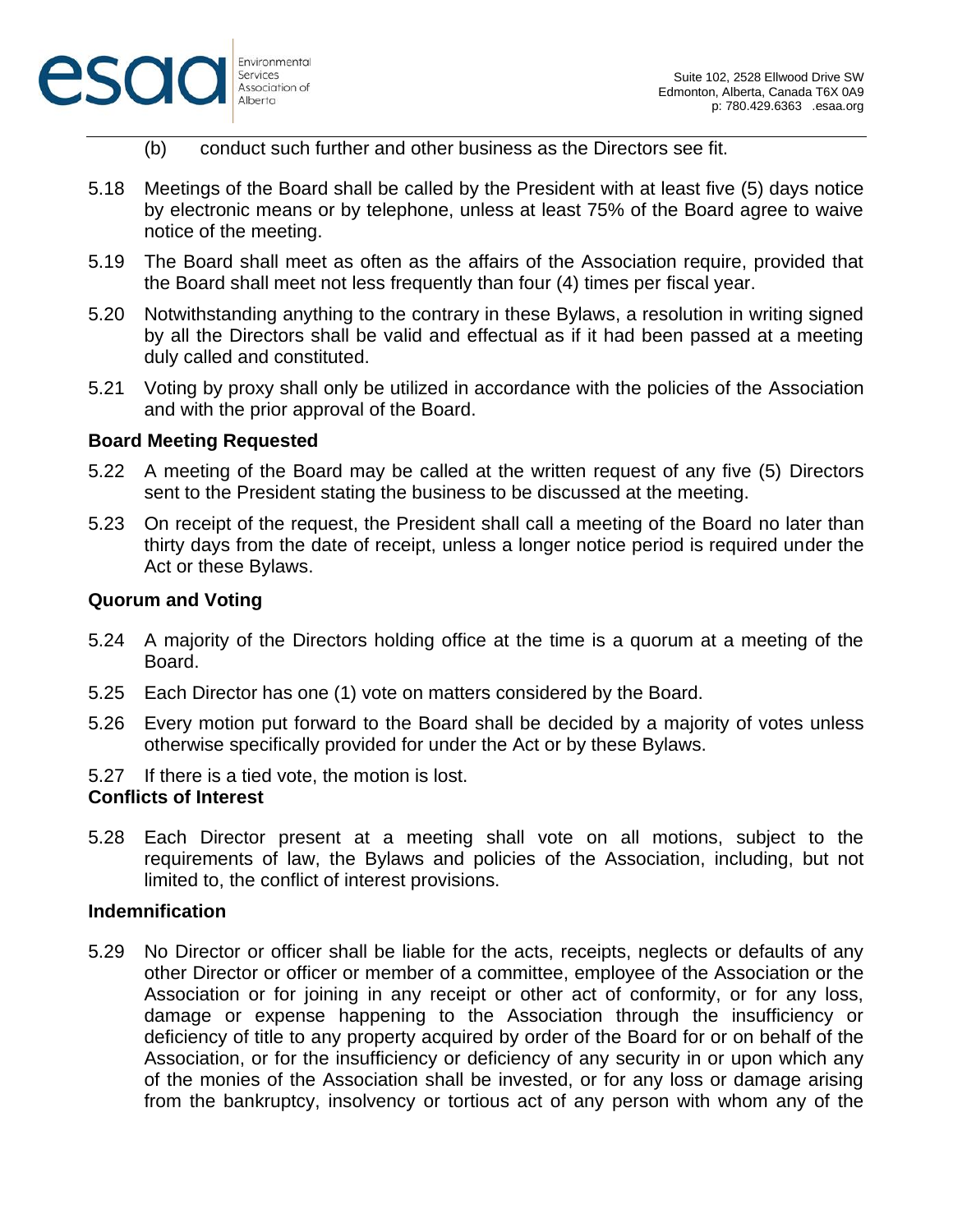

monies, securities or effects of the Association shall be deposited, or for any loss occasioned by any error of judgment or oversight on their part, or for any other loss, damage or misfortune whatsoever which shall happen in the execution of the duties of their office or in relation thereto unless the same shall happen through their own willful neglect or default, dishonesty or bad faith.

5.30 The Directors and former Directors, officers and former officers, and each of them, and each of their respective heirs, executors, administrators, successors and assigns, shall from time to time and at all times be indemnified and saved harmless by, and out of the assets and profits of the Association from and against all costs, charges, losses, damages, liabilities, claims and expenses which they, or any of them, or any of their heirs, executors, administrators, successors and assigns, shall or may incur or sustain by reason of the performance of their duties or purported duty in their respective office, except such (if any) as they shall incur or sustain by or through their own willful neglect or default, dishonesty or bad faith, respectively. This indemnification is in addition to, but not exclusive of, any other rights of indemnification to which the Directors and former Directors, officers and former officers may be entitled to at law or in equity.

## **ARTICLE 6 - OFFICERS**

### **Election of Officers**

- 6.1 The Directors shall elect from among themselves a President, a Vice- President, a Secretary and a Treasurer of the Association. The Officers so elected shall hold office until the next ensuing Annual General Meeting, at which time they shall be deemed to resign.
- 6.2 The Board may establish other offices, or change the titles of offices, and prescribe the powers, duties and functions of each office.

#### **President**

- 6.3 The President shall be the Chairperson of the Board and:
	- (a) shall preside at all meetings of the Board and the Membership;
	- (b) is a member of all committees of the Board and all committees of the Association and on behalf of the Association;
	- (c) shall present a report of the activities of the Board to Members of the Association at the Annual General Meeting;
	- (d) may, with approval of the Board, delegate powers and duties as necessary; and
	- (e) is responsible for such other matters as the Board may determine.

### **Vice-President**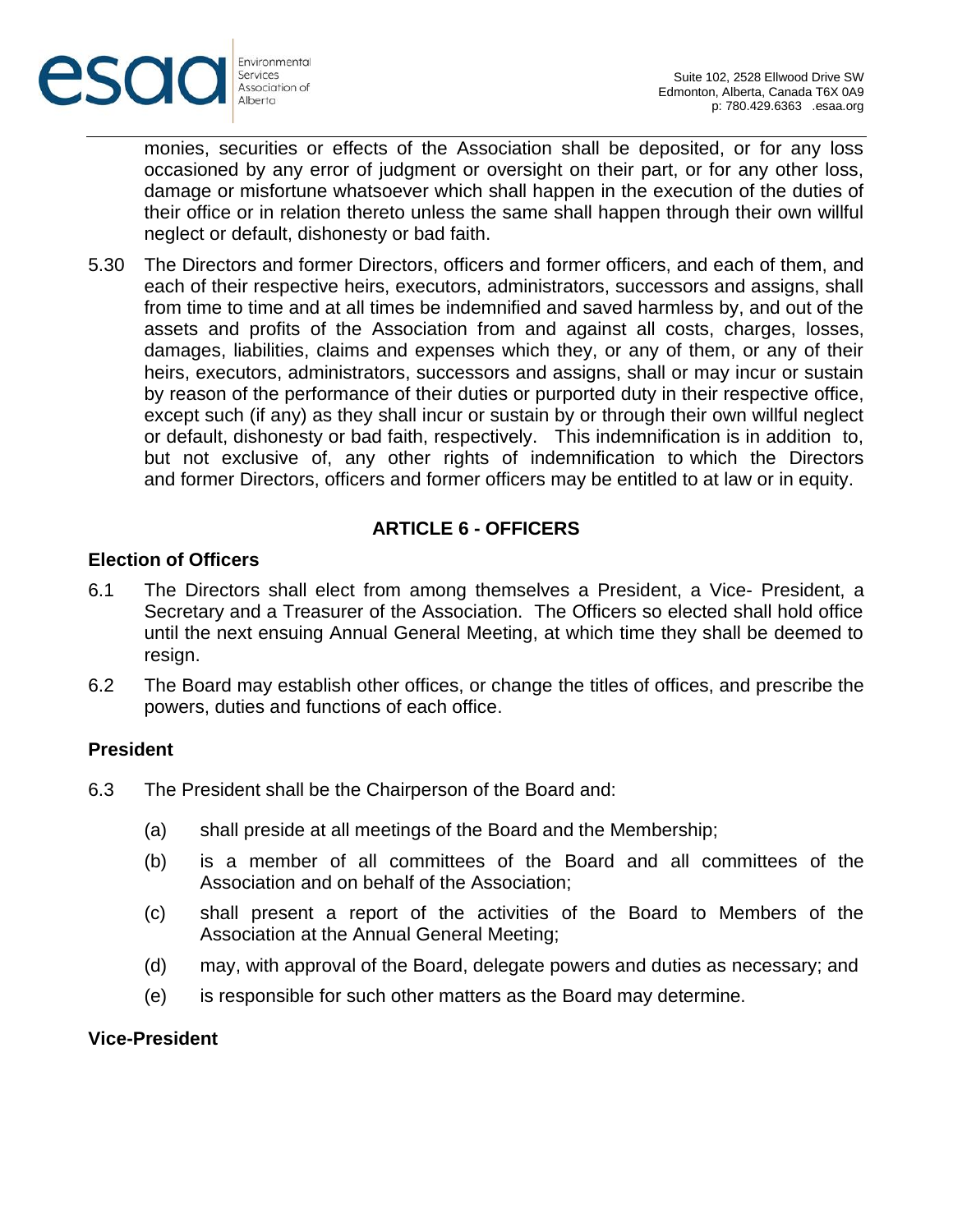

6.4 The Vice-President shall, in the absence or inability of the President, shall perform the duties and exercise the powers of the President and shall perform such other duties as may be designated by the Board.

### **Secretary**

- 6.5 The Secretary is responsible for:
	- (a) ensuring proceedings of all meetings of the Association and the Board are recorded, and for the preparation and custody of the minutes of those meetings;
	- (b) ensuring that a record of all of the Members of the Association and their addresses is maintained;
	- (c) the custody of the seal of the Association and the books and records of the Association, except financial records;
	- (d) ensuring that notice is given for all meetings of the Association and the Board in accordance with the Bylaws; and
	- (e) all such other matters as the Board may determine.
- 6.6 The Secretary may, with the approval of the Board, delegate the responsibilities of the office as required.

### **Treasurer**

- 6.7 The Treasurer is responsible for:
	- (a) the receipt of all money paid to the Association;
	- (b) opening and operating accounts, and for the deposit of funds in any bank, treasury branch, trust company or any credit union of which the Board approves;
	- (c) accounting for the real and personal property of the Association and the preparation and custody of such financial records as are necessary;
	- (d) presenting a financial statement to the Board as required;
	- (e) presenting a financial statement at the Annual General Meeting;
	- (f) ensuring the preparation of the budget for presentation at the Annual General Meeting for approval; and
	- (g) such other matters as the Board may determine.
- 6.8 The Treasurer may, with the approval of the Board, delegate the responsibilities of the office as required.

## **Removal of Officer**

6.9 An Officer may resign his or her office by delivering a written resignation to the President or to the Vice-President, with such resignation being effective upon the Board's approval.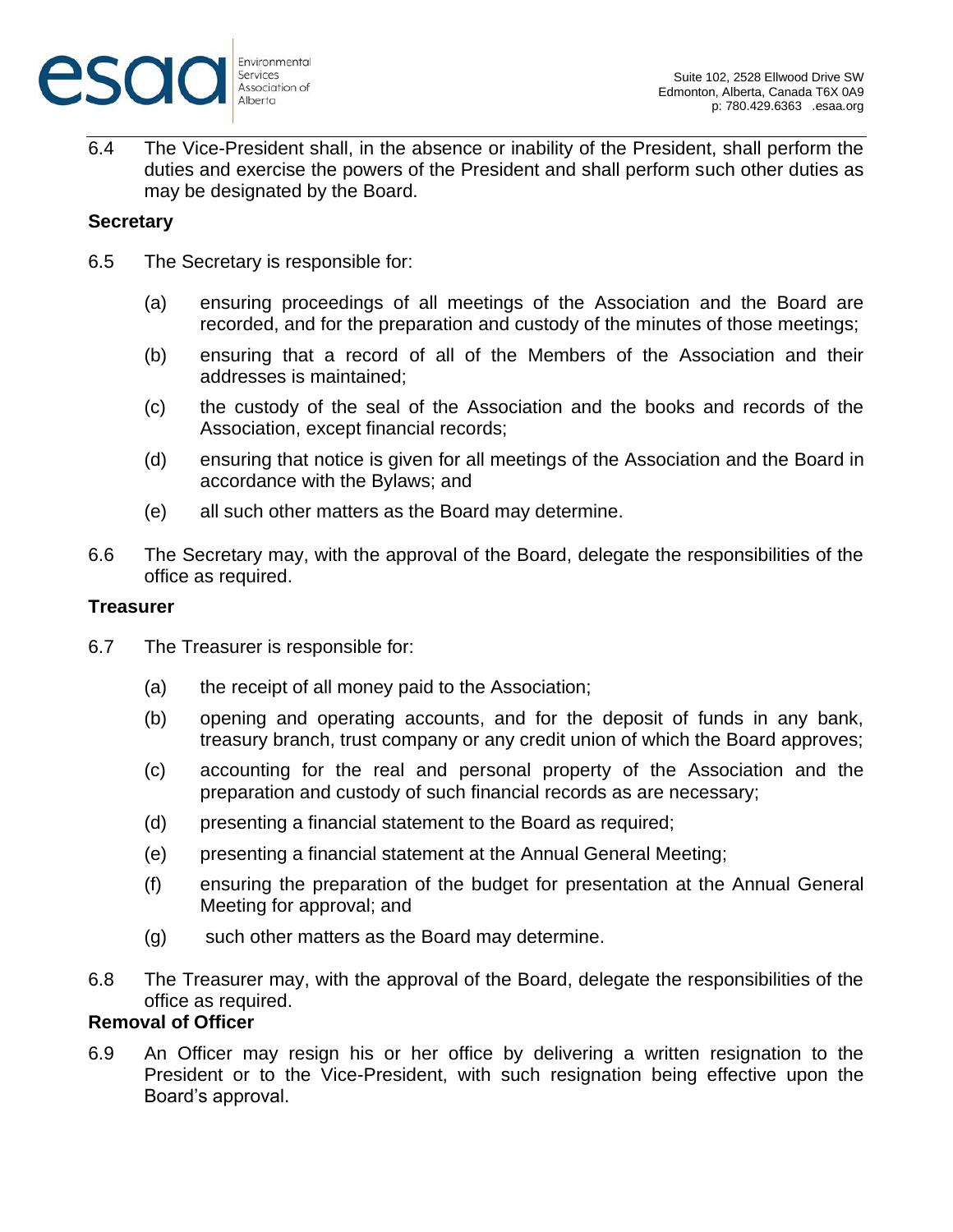

- 6.10 An Officer is deemed to resign from his or her position when he or she:
	- (a) dies;
	- (b) is declared to be incapacitated by a Court of competent jurisdiction or is determined to lack capacity in accordance with their Power of Attorney.
- 6.11 The Board may, for any cause deemed appropriate by the Board, remove an Officer from office. The Members, by Special Resolution, may direct and require the Board to exercise its authority to remove an Officer from office.

# **ARTICLE 7 - COMMITTEES AND TASKS GROUPS**

7.1 The Board may from time to time constitute such committees or task groups as it deems necessary to carry on the affairs of the Association and shall prescribe the duties and membership of any such committees or task groups.

## **ARTICLE 8 - FINANCIAL MATTERS**

#### **Execution of Documents**

8.1 An agreement, contract, or other commitment entered into by the Association shall be entered into in accordance with policies established by the Board.

#### **Cheques and Drafts**

8.2 All cheques, drafts or orders for the payment of money and all notes, acceptances and bills of exchange shall be executed in accordance with policies established by the Board.

#### **Fees, Charges and Assessments**

- 8.3 The Board may establish or levy fees, charges and assessments for any services, functions, activities or information provided by the Association in accordance with the Association's budget or financial requirements.
- 8.4 All funds received by the Association from fees, charges or assessments shall:
	- (a) be deposited into an account maintained in the name of the Association, to be used or invested as required; and
	- (b) be properly recorded and accounted for, and for which receipts are to be provided on request.
- 8.5 The Board may raise or acquire revenue by any other means it considers appropriate.

#### **Exercise of Borrowing Powers**

8.6 The Association has the powers to borrow, raise or secure the payment of monies in any manner the Board determines.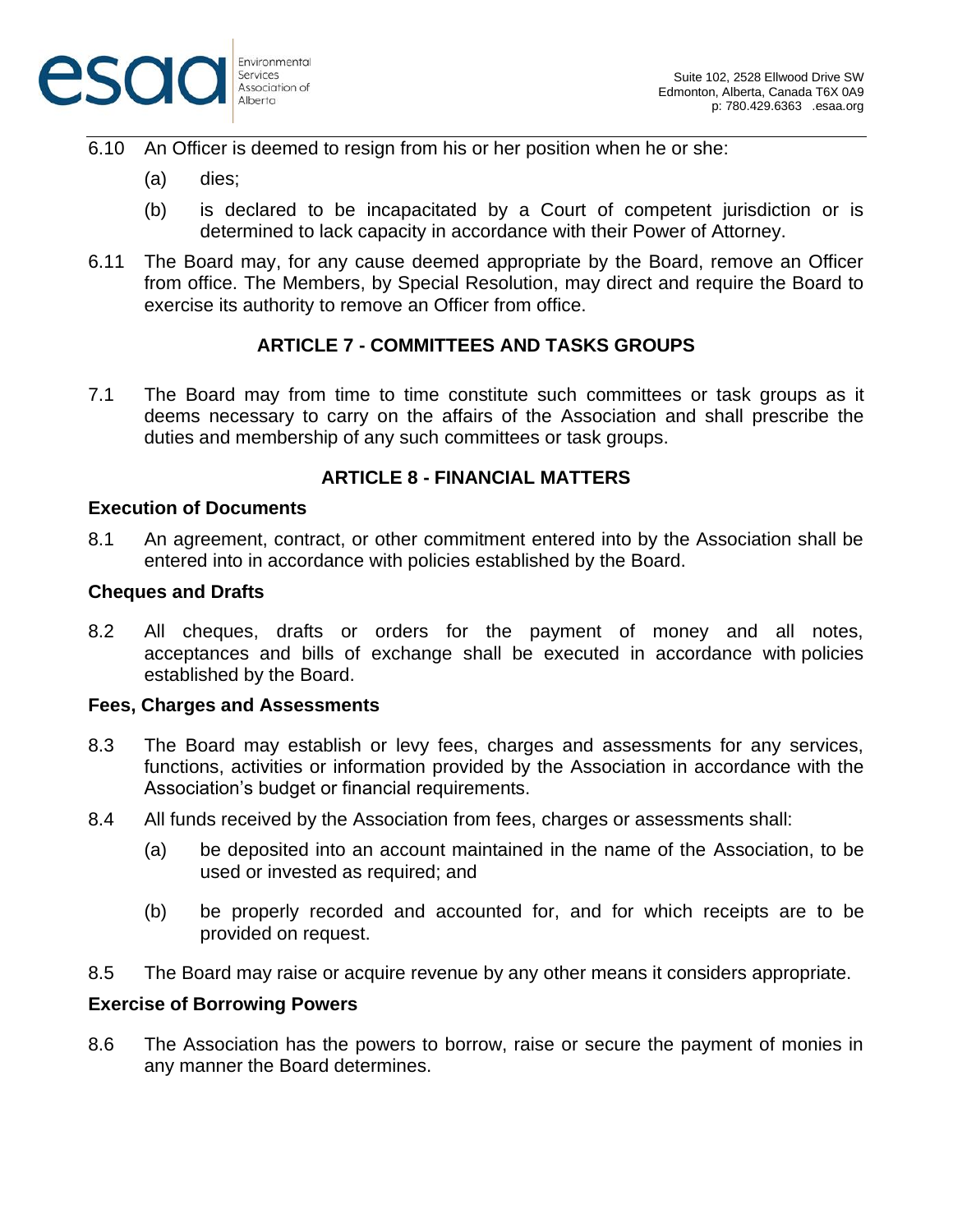

8.7 In accordance with the Act, no debentures may be issued without the sanction of a Special Resolution of the Members.

### **No Profit for Members**

- 8.8 The operation of the Association shall be carried on without the purpose of gain for its Members, and any accretions to the Association shall be used to promote the objects of the Association.
- 8.9 The Association is a not for profit organization.

#### **Fiscal Year End**

8.10 Subject to any provision to the contrary in the Act, the fiscal year of the Association shall end on the 31<sup>st</sup> day of December in each year.

### **Audit of Accounts**

- 8.11 The financial records of the Association shall be audited at least once each financial year by an independent duly qualified chartered professional accountant appointed by the Members at the Annual General Meeting.
- 8.12 The auditor's report shall be presented at the Annual General Meeting or, if it is not then available, made available to the Directors and Members as soon as it is available.

### **Inspection of Books and Records**

8.13 The books and records of the Association may be inspected by any Member at the Annual General Meeting or at any time upon giving reasonable notice and arranging a time satisfactory to the Officer or Officers having charge of same.

### **ARTICLE 9 - ALTERATIONS, ADDITIONS OR REVOCATIONS OF THESE BYLAWS**

9.1 These Bylaws may only be rescinded, altered or added to if the rescission, alteration or additions is approved by a Special Resolution of the Members as required under the Act.

### **ARTICLE 10 - WINDING UP**

- 10.1 The Association shall not be voluntarily wound up unless a Special Resolution is passed by the Members.
- 10.2 Subject to the Act, upon or in contemplation of the winding up of the Association, the Directors shall, to the extent allowed by law, after the payment of all debts owed by the Association, transfer all assets and properties of the Association to a not-for-profit organization that has similar objects as the Association, as determined at the discretion of the Board.